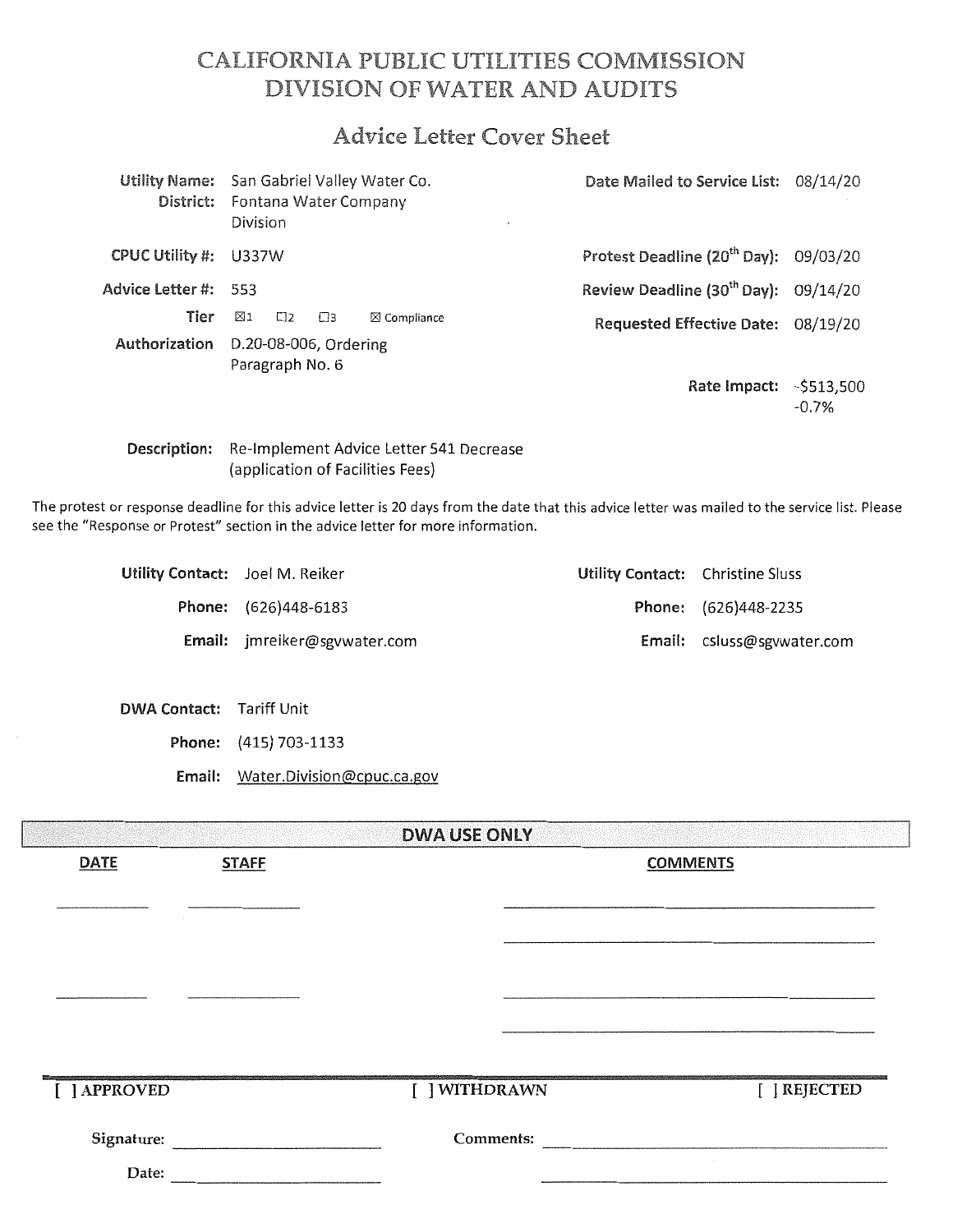# **SANT GATERIORIT, VALLARIX WATER GOMPANY**

August 14, 2020

### Advice Letter 553

**II337W** 

# TO THE PUBLIC UTILITIES COMMISSION OF THE STATE OF CALIFORNIA

San Gabriel Valley Water Company ("San Gabriel") hereby requests ministerial review of the following changes in tariff sheets applicable in its Fontana Water Company division:

| <b>CPUC</b> |                                              | <b>Schedule</b> | Cancelling<br><b>CPUC</b> |
|-------------|----------------------------------------------|-----------------|---------------------------|
| Sheet No.   | Title                                        | No.             | Sheet No.                 |
| 3088-W      | General Metered Service                      | $FO-1$          | $3069-W$                  |
| 3089-W      | General Metered Service (continued)          | $FO-1$          | $3070-W$                  |
| $3090-W$    | General Metered Service – Conservation Rates | $FO-1C$         | $3071 - W$                |
| $3091-W$    | Private Fire Service                         | $FO-4$          | 3072-W                    |
| $3092-W$    | Recycled Water Metered Service               | $FO-6$          | $3073-W$                  |
| $3093-W$    | Recycled Water Metered Service (continued)   | $FO-6$          | 3074-W                    |
| 3094-W      | Preliminary Statement H2                     | N/A             | $3080-W$                  |
| 3095-W      | Table of Contents                            | N/A             | 3087-W                    |
|             |                                              |                 |                           |

### Reguest

This advice letter is submitted in compliance with Ordering Paragraph No. 6 of Decision ("D.") 20-08-006, dated August 6, 2020 in Application ("A.") 19-01-001 to re-implement the reduction in rates and rate base approved in Advice Letter 541. In accordance with Ordering Paragraph No. 6 of D.20-08-006, this is designated as a Tier 1 advice letter, with a requested effective date of August 19, 2020 to coincide with additional rate changes being implemented on this date in the Fontana Water Company division by Advice Letters 552 and 555.

## Purpose and Background

On August 6, 2020, 2020, the Commission adopted D.20-08-006 in A.19-01-001. Ordering Paragraph No. 6 of the decision states:

*San Gabriel Valley Water Company is directed to submit concurrent with the Advice Letter in ordering paragraph 5, a Tier 1 Advice Letter reimplementing the reduction in rates and rate base approved by the Commission's Water Division in Advice Letter 541.* 

Advice letter 541, filed on June 3, 2019 and effective July 1, 2019, implemented a rate base (and rate) reduction to reflect the collection and application of Facilities Fees recorded in the Facilities Fees Memorandum Account to the remaining net investment in the 2008 Sandhill Surface Water Treatment Plant Upgrade project. An original and four copies of this advice letter are submitted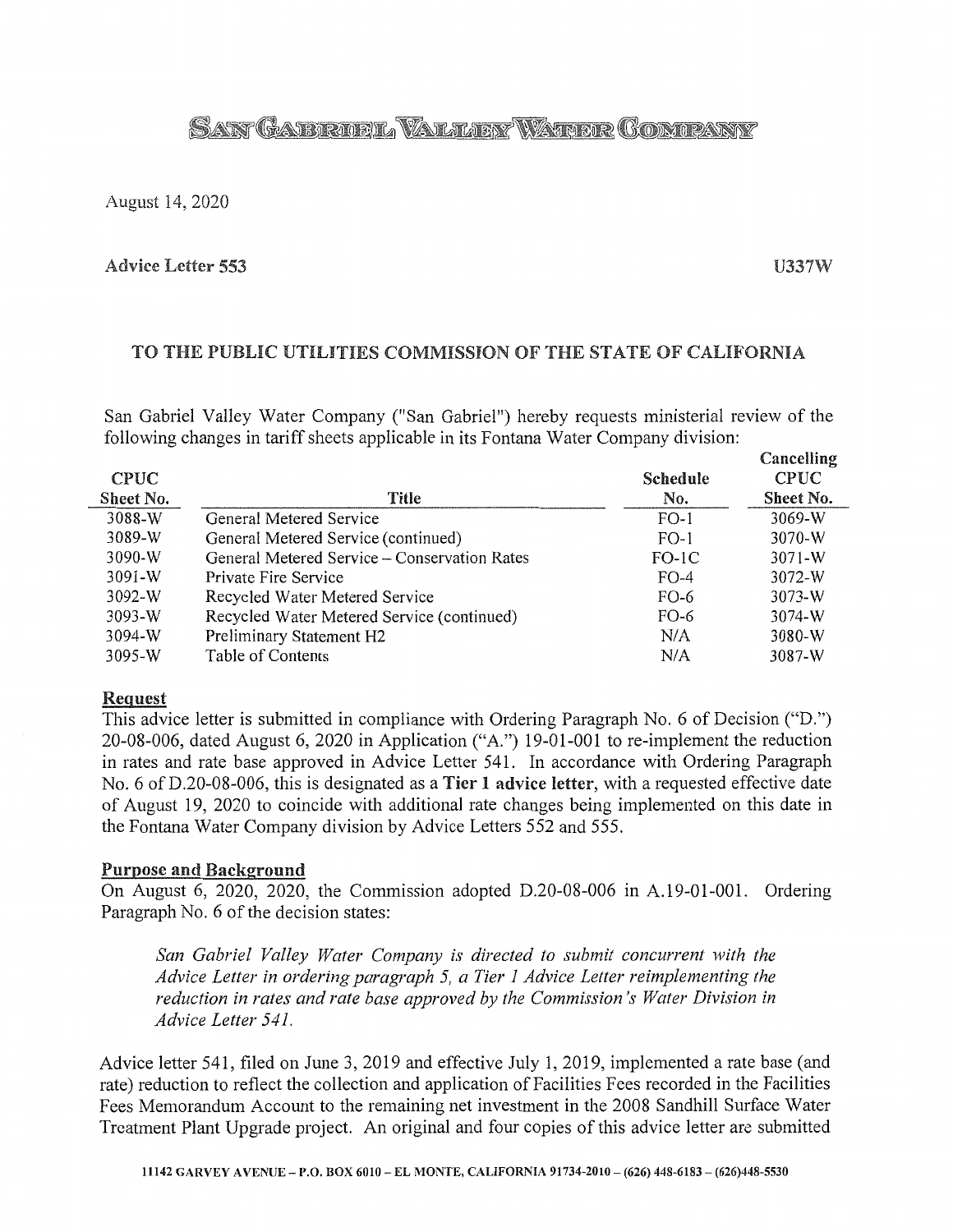to reflect in rates the  $$3,175,791$  net reduction in average rate base adopted in Advice Letter  $541$ .

Concurrent with the filing of this advice letter, San Gabriel has filed Advice Letter 552, implementing the rates and charges approved by the Commission in D.20-08-006 for the test year beginning July 1, 2020. It is necessary to re-implement this rate base reduction because it was originally implemented after the Company filed its general rate case in Application ("A.") 19-01-001 on January 2, 2019, with a test year beginning July 1, 2020. Thus, this rate base reduction is not reflected in the rates and charges approved by the Commission in D.20-08-006 in A.19-01-001.

# Discussion

Re-implementing the \$3,175,791 rate base reduction adopted in Advice Letter 541 decreases the adopted annual Fontana Water Company division revenue requirement in Advice Letter 552 by \$513,500, or 0.7%. The proposed rates were designed by proportionately reducing each component of the Advice Letter 552 rates by 0.7%. The proposed rates submitted with this advice letter will reduce the monthly bill of the typical non-CARW residential customer in the Fontana Water Company division on conservation rate Schedule FO-1C with a  $\frac{5}{8}$  x  $\frac{3}{4}$ -inch meter and using 15 Ccf, compared to the proposed rates in Advice Letter 552, by \$0.46, or 0.6%, from \$82.00 to \$81.54.

The cumulative effect of both Advice Letter 552 and this advice letter on the monthly bill of the typical non-CARW residential customer in the Fontana Water Company division on conservation rate Schedule FO-1C with a  $\frac{1}{2}$  x  $\frac{1}{4}$ -inch meter and using 15 Ccf will be an increase of \$6.58, or 8.8% from \$74.96 to \$81.54.

San Gabriel has furnished to the Commission's Water Division staff for its review and verification, workpapers supporting the proposed revenue requirement and rate design.

## Service and Notice

Distribution of this advice letter is being made to the attached service list in accordance with Water Industry Rule 4.1 of General Order 96-B. No other parties have requested notification of tariff filings related to the Fontana Water Company division. In accordance with Water Industry Rule 3.3 of General Order 96-B, San Gabriel will also post this advice letter to its website www.fontanawater.com.

## Protest and Responses

Anyone may respond to or protest this advice letter. A response supports the filing and may contain information that proves useful to the Commission in evaluating the advice letter. A protest objects to the advice letter in whole or in part and must set forth the specific grounds on which it is based. These grounds are:

- (1) San Gabriel did not properly serve or give notice of the advice letter;
- (2) The relief requested in the advice letter would violate statute or Commission order, or is not authorized by statute or Commission order on which San Gabriel relies;
- (3) The analysis, calculations, or data in the advice letter contain material error or omissions;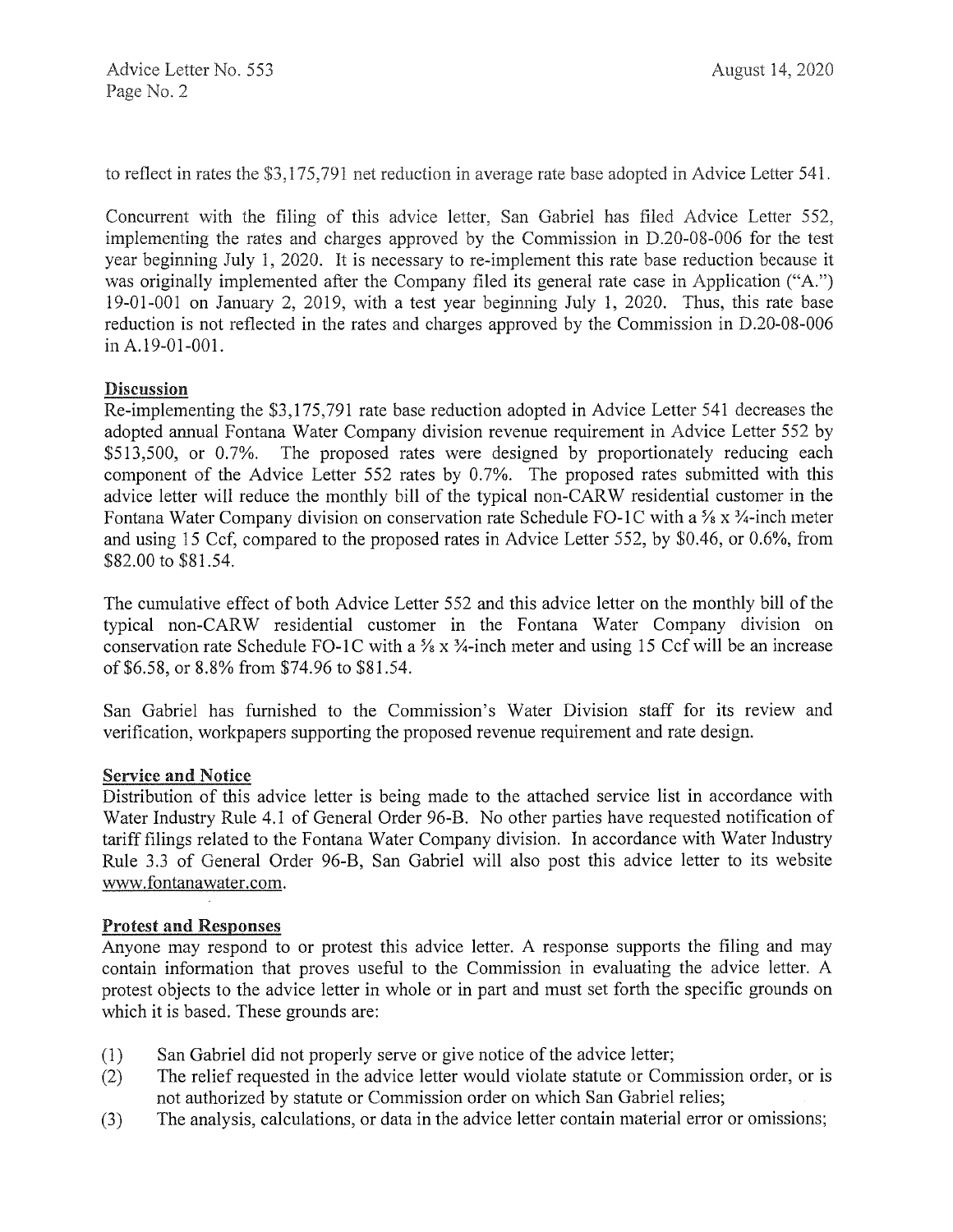- August 14, 2020
- $(4)$ The relief requested in the advice letter is pending before the Commission in a formal proceeding;
- $(5)$  The relief requested in the advice letter requires consideration in a formal hearing, or is otherwise inappropriate for the advice letter process; or
- (6) The relief requested in the advice letter is unjust, umeasonable, or discriminatory, provided that such a protest may not be made where it would require relitigating a prior order of the Commission.

A protest may not rely on a policy objection to an advice letter where the relief requested in the advice letter follows rules or directions established by statute or Commission order applicable to the utility. A protest shall provide citations or proofs where available to allow staff to properly consider the protest. A response or protest must be made in writing or by electronic mail and must be received by the Water Division within 20 days of the date this advice letter is filed. The address for mailing or delivering a response or protest is:

| Email Address:                                               | Mailing Address:                       |
|--------------------------------------------------------------|----------------------------------------|
| $water\text{.division}(\partial \text{.cpuc.}ca\text{.gov})$ | California Public Utilities Commission |
|                                                              | Water Division, 3 <sup>rd</sup> Floor  |
|                                                              | 505 Van Ness Avenue                    |
|                                                              | San Francisco, CA 94102                |

On the same date the response or protest is submitted to the Water Division, the respondent or protestant shall send a copy of the protest by mail to San Gabriel addressed as follows:

| Email Address:        | Mailing Address:                     |
|-----------------------|--------------------------------------|
| imreiker@sgvwater.com | San Gabriel Valley Water Company     |
|                       | Vice President of Regulatory Affairs |
|                       | 11142 Garvey Avenue                  |
|                       | El Monte, CA 91733                   |
|                       |                                      |

Cities and counties that need Board of Supervisors or Board of Commissioners approval to protest should inform the Water Division, within the 20 day protest period, so that a late filed protest can be entertained. The informing document should include an estimate of the date the proposed protest might be voted on.

The advice letter process does not provide for any further responses, protests or comments, except for San Gabriel's reply, after the 20-day comment period. San Gabriel will reply to each protest and may reply to any response. Each reply must be received by the Water Division within five business days after the end of the protest period, and shall be served on the same day to the person who filed the protest or response in accordance with General Order 96-B, General Rule 7.4.3.

If you have not received a reply to your protest within ten business days, contact San Gabriel at (626) 448-6183.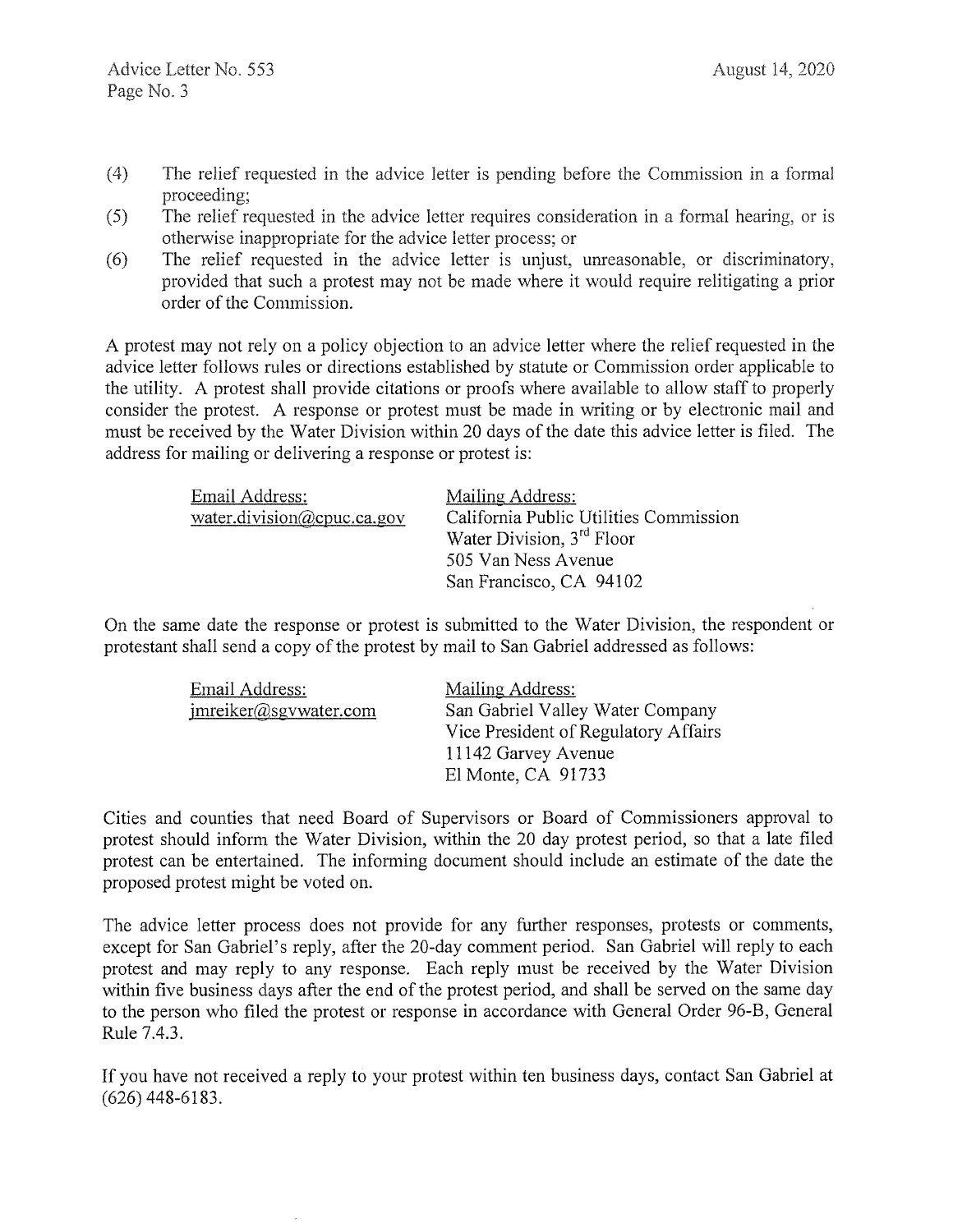Advice Letter No. 553 Page No. 4

San Gabriel Valley Water Company

*Isl* Joel M. Reiker

Joel M. Reiker Vice President of Regulatory Affairs

cc: Bruce DeBerry, CPUC- Water Division Victor Chan, CPUC- Water Branch, Cal Advocates Richard Rauschmeier, CPUC- Water Branch, Cal Advocates

 $\bar{z}$ 

\encl.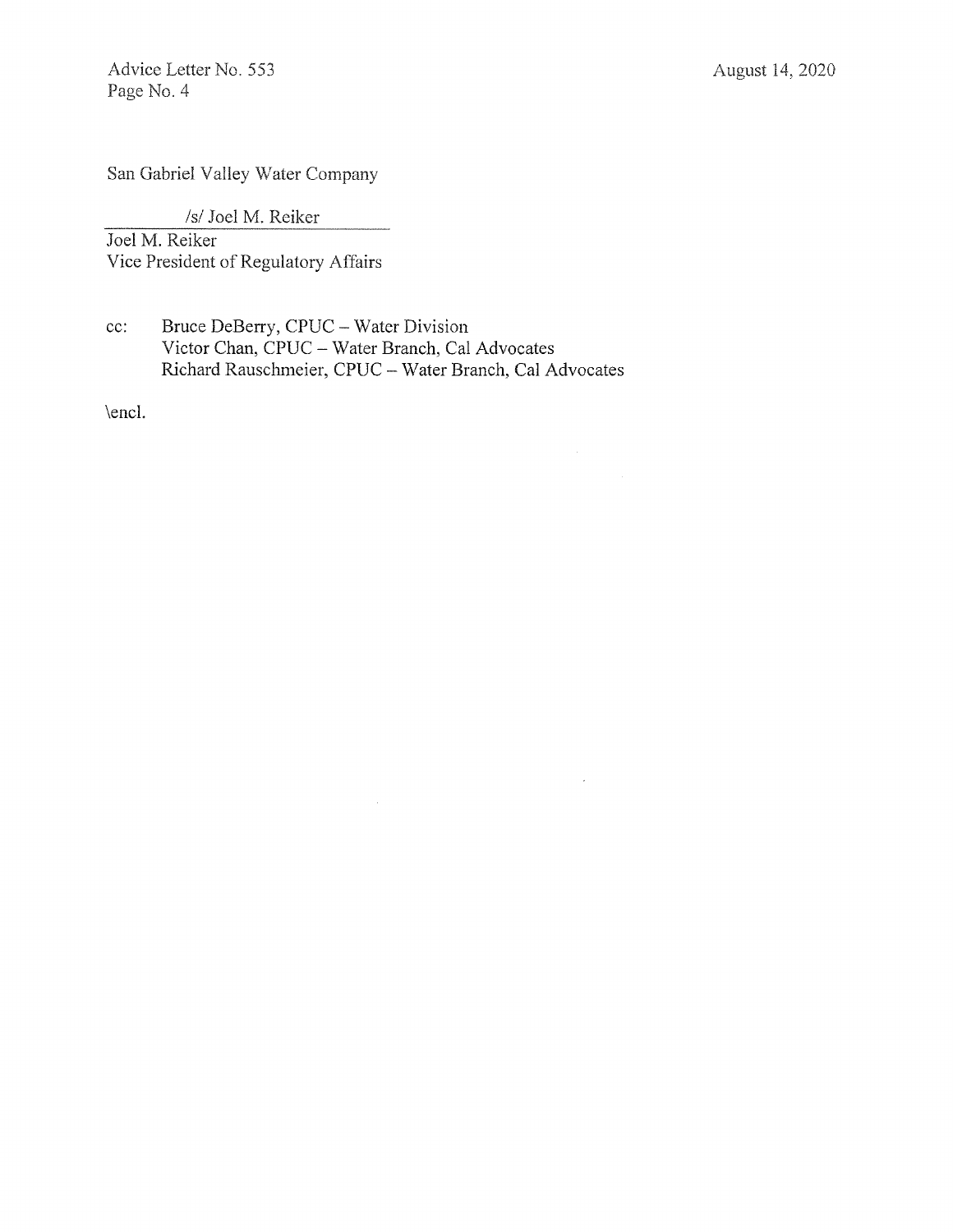I ll42 GARVEY AVENUE EL MONTE, CALIFORNIA 91733 Revised Cal. P.U.C. Sheet No. 3088-W

Cancelling Revised

Per Meter

(R)

SCHEDULE NO. F0-1 Fontana Water Company GENERAL METERED SERVICE

### **APPLICABILITY**

Applicable to all metered water service, except for those Residential customers required to be served under Schedule FO-lC.

### **TERRITORY**

Portions of Fontana, Rancho Cucamonga, Rialto, and vicinity, San Bernardino County.

 $\mathcal{A}$ 

### RATES

Quantity Rates:

|  |  |  | 3.4331 |  |  |
|--|--|--|--------|--|--|
|--|--|--|--------|--|--|

|                  | per ivieler |
|------------------|-------------|
|                  | Per Month   |
| Service Charges: |             |
|                  |             |
|                  |             |
|                  |             |
|                  |             |
|                  |             |
|                  |             |
|                  |             |
|                  |             |
|                  |             |
|                  |             |
|                  |             |
|                  |             |

*(continued)* 

Advice Letter No. \_ \_\_\_,5'""5'""3 \_\_\_ \_ *Issued by Issued by* (To be inserted by Cal. P.U.C.)<br>
J. M. Reiker Date Filed Decision No. <u>D.20-08-006</u> NAME Vice President of Regulatory Affairs TITLE Effective--------- Resolution No. \_\_\_\_\_\_\_\_\_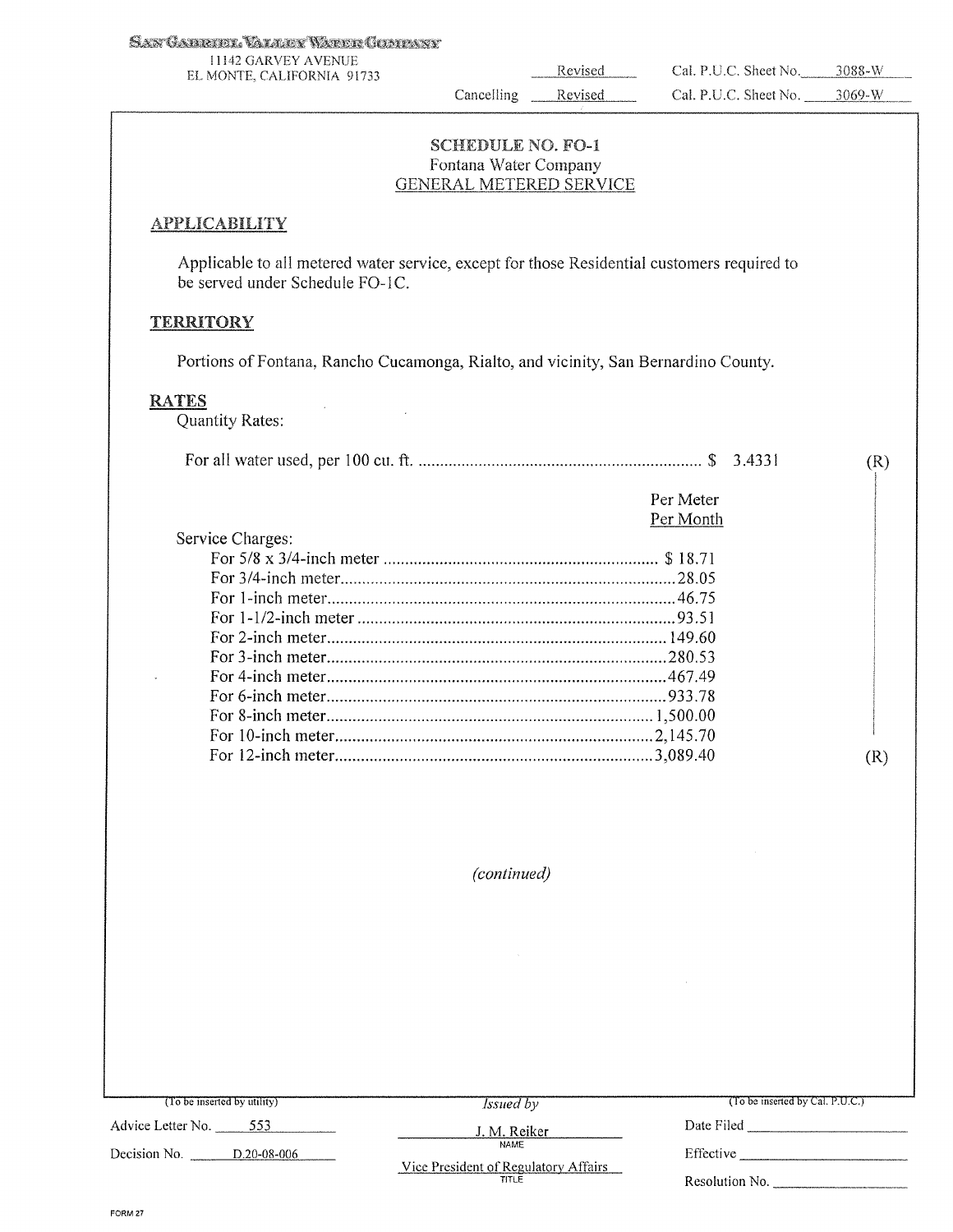SAN GABRIEL VALLER WATER GOMMANY

l l !42 GARVEY AVENUE EL MONTE. CALIFORNIA 91733 Revised

|                                                                                                                                                                                                                          | <b>SCHEDULE NO. FO-1</b>  |                                 |     |
|--------------------------------------------------------------------------------------------------------------------------------------------------------------------------------------------------------------------------|---------------------------|---------------------------------|-----|
|                                                                                                                                                                                                                          | Fontana Water Company     |                                 |     |
|                                                                                                                                                                                                                          | GENERAL METERED SERVICE   |                                 |     |
|                                                                                                                                                                                                                          | (continued)               |                                 |     |
| <b>RATES</b> (continued)                                                                                                                                                                                                 |                           |                                 |     |
|                                                                                                                                                                                                                          |                           | Per Battery                     |     |
|                                                                                                                                                                                                                          |                           | Per Month                       |     |
|                                                                                                                                                                                                                          |                           |                                 | (R) |
|                                                                                                                                                                                                                          |                           |                                 |     |
|                                                                                                                                                                                                                          |                           |                                 |     |
|                                                                                                                                                                                                                          |                           |                                 |     |
|                                                                                                                                                                                                                          |                           |                                 |     |
|                                                                                                                                                                                                                          |                           |                                 |     |
|                                                                                                                                                                                                                          |                           |                                 |     |
|                                                                                                                                                                                                                          |                           |                                 |     |
|                                                                                                                                                                                                                          |                           |                                 |     |
|                                                                                                                                                                                                                          |                           |                                 | (R) |
| which is added to the quantity charge computed at the Quantity Rates.                                                                                                                                                    |                           |                                 |     |
|                                                                                                                                                                                                                          |                           |                                 |     |
| <b>SPECIAL CONDITIONS</b><br>1. All bills are subject to the reimbursement fee set forth on Schedule No. AA-UF.<br>2. All bills are subject to the applicable surcharges and surcredits set forth on Schedule No. FO-AS. |                           |                                 |     |
|                                                                                                                                                                                                                          |                           |                                 |     |
|                                                                                                                                                                                                                          |                           |                                 |     |
|                                                                                                                                                                                                                          |                           |                                 |     |
|                                                                                                                                                                                                                          |                           |                                 |     |
|                                                                                                                                                                                                                          |                           |                                 |     |
|                                                                                                                                                                                                                          |                           |                                 |     |
|                                                                                                                                                                                                                          |                           |                                 |     |
|                                                                                                                                                                                                                          |                           |                                 |     |
|                                                                                                                                                                                                                          |                           |                                 |     |
|                                                                                                                                                                                                                          |                           |                                 |     |
|                                                                                                                                                                                                                          |                           |                                 |     |
|                                                                                                                                                                                                                          |                           |                                 |     |
|                                                                                                                                                                                                                          |                           |                                 |     |
|                                                                                                                                                                                                                          |                           |                                 |     |
|                                                                                                                                                                                                                          |                           |                                 |     |
|                                                                                                                                                                                                                          |                           |                                 |     |
|                                                                                                                                                                                                                          |                           |                                 |     |
|                                                                                                                                                                                                                          |                           |                                 |     |
| (To be inserted by utility)<br>Advice Letter No. _____553                                                                                                                                                                | Issued by<br>J. M. Reiker | (To be inserted by Cal. P.U.C.) |     |

Vice President of Regulatory Affairs<br>TITLE

Decision No. <u>D.20-08-006</u>

Resolution No. \_\_

Effective \_

FORM27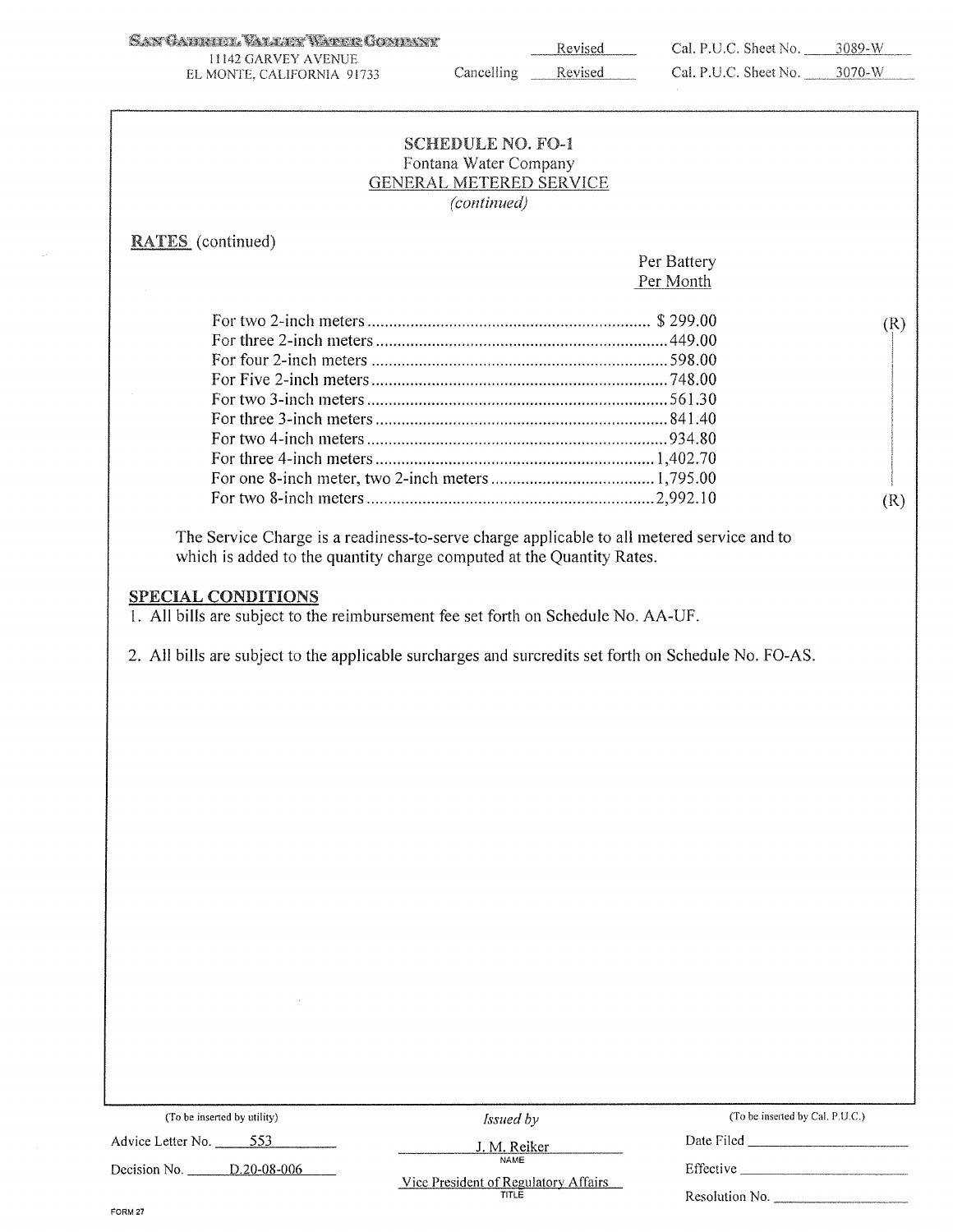11142 GARVEY AVENUE EL MONTE. CALIFORNIA 91733

Revised Cancelling Revised Cal. P.U.C. Sheet No. 3090-W Cal. P.U.C. Sheet No.  $3071 - W$ 

(R)

(R)

### SCHEDULE NO. FO-lC Fontana Water Company GENERAL METERED SERVICE - CONSERVATION RATES

### **APPLICABILITY**

Applicable to all metered Residential customers, excluding apartments, trailer parks, and any other facility in which Residential customers receive service through a master meter.

### **TERRITORY**

Portions of Fontana, Rancho Cucamonga, Rialto, and vicinity, San Bernardino County.

### RATES

Quantity Rates:

|                  | Per Meter |
|------------------|-----------|
| Service Charges: | Per Month |
|                  |           |
|                  |           |
|                  |           |
|                  |           |
|                  |           |
|                  |           |

## SPECIAL CONDITIONS

I. All bills are subject to the reimbursement fee set forth on Schedule No. AA-UF.

2. All bills are subject to the applicable surcharges and surcredits set forth on Schedule No. FO-AS.

| (To be inserted by utility) | <i>Issued</i> by                             | $($ I o be inserted by Cal, P.U.C. $)$ |
|-----------------------------|----------------------------------------------|----------------------------------------|
| Advice Letter No.<br>-553   | J. M. Reiker                                 | Date Filed                             |
| Decision No.<br>D.20-08-006 | NAME<br>Vice President of Regulatory Affairs | Effective                              |
|                             | TITLE                                        | Resolution No.                         |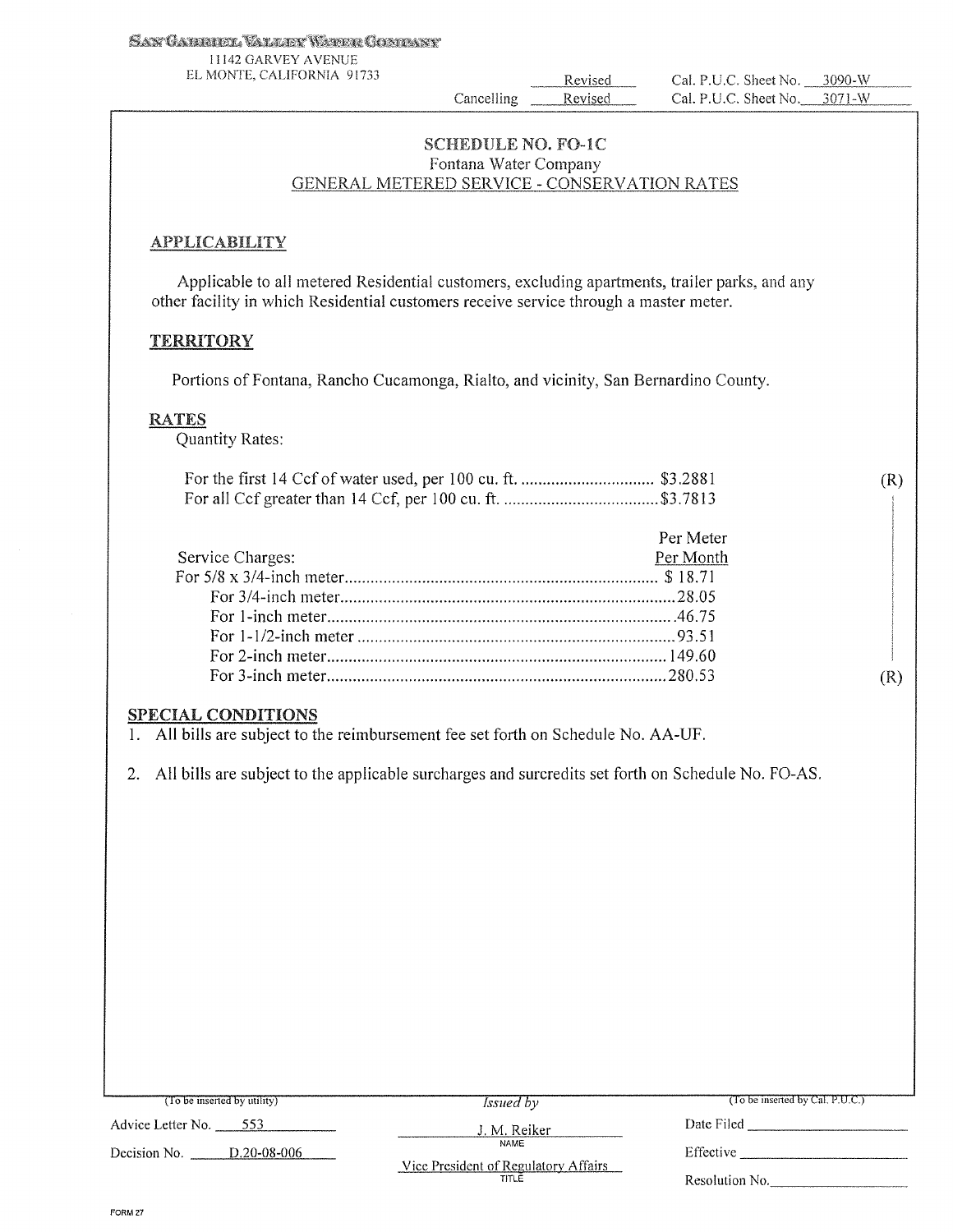l l 142 GARVEY AVENUE EL MONTE. CALIFORNIA 91733

Revised Cancelling Revised

(R)

# **SCHEDULE NO. FO-4** Fontana Water Company

# **APPLICABILITY**

Applicable to water service furnished to private fire systems and to private fire hydrants.

# **TERRITORY**

Portions of Fontana, Rancho Cucamonga, Rialto and vicinity, San Bernardino County.

| RATE | Per Service<br>Per Month |
|------|--------------------------|
|      |                          |

# SPECIAL CONDITIONS

1. The customer will pay, without refund, the entire cost of the private fire service facilities.

- 2. The private fire service facilities shall be installed by the utility or under the utility's direction and shall be the sole property and subject to the control of the utility, with the right to alter, repair, replace and the right to remove upon discontinuance of service.
- 3. The minimum diameter for the private fire service connection will be 4-inches. The maximum diameter shall not be larger than the diameter of the water main to which the private fire service facilities are attached unless said main is circulating, in which case with the approval of the utility the maximum diameter may be larger by not more than 2 inches than the diameter of said circulating main.
- 4. If a water main of adequate size is not available adjacent to the premises to be served, then a new main from the nearest existing main of adequate size will be installed by the utility at the cost of the customer. Such cost shall not be subject to refund.
- 5. The private fire service facilities will include a detector check valve or other similar device acceptable to the utility which will indicate the use of water. The facilities may be located within the customer's premises or within public right of way adjacent thereto. Where located within the premises, the utility and its duly authorized agents shall have the right of ingress to and egress from the premises for all purposes related to said facilities. In the event the installation is solely a private fire hydrant facility, the requirement for a detector check valve or other similar device may be waived.

*(continued)* 

(To be inserted by utility) Advice Letter No. 553

*Issued by*  J.M. Reiker (To be inse1tcd by Cal. P.U.C.) Date Filed \_\_\_\_\_\_ \_

| ---                                                   | l/ or<br>w                                                                  | $\sim$ with a street      |
|-------------------------------------------------------|-----------------------------------------------------------------------------|---------------------------|
| 006<br>Decision<br>ററ<br>$\cap$<br>NO.<br>.<br>------ | <b>NAME</b><br>$\sim$<br>.<br>: Attaire<br>-President of Requisiony<br>Vice | <b>2000 CM</b><br>tective |

Vice President of Regulatory Affairs Resolution No. \_\_\_\_\_\_\_\_\_\_\_\_\_\_\_\_\_\_\_\_\_\_\_\_\_\_\_\_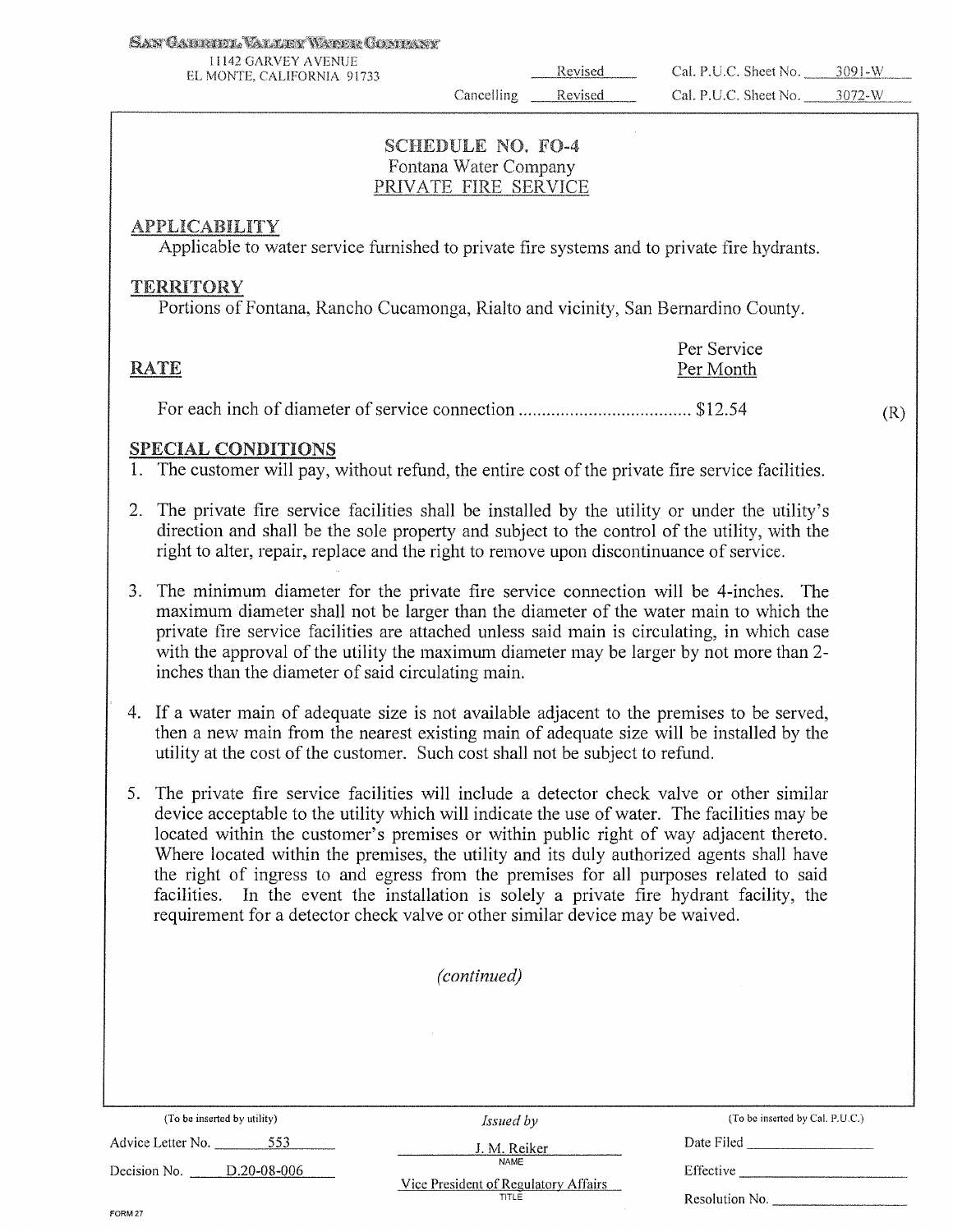l 1142 GARVEY AVENUE EL MONTE. CAUFORNlA 91733

Revised

Revised

# SCHEDULE NO. FO-6<br>Fontana Water Company Tariff Area RECYCLED WATER METERED SERVICE

Cancelling

### **APPLICABILITY**

Applicable to all recycled water metered service.

### **TERRITORY**

Portions of Fontana, Rancho Cucamonga, Rialto, and vicinity, San Bernardino County.

### **RATES**

Quantity Rates:

|                 |           | (R) |
|-----------------|-----------|-----|
|                 | Per Meter |     |
| Service Charge: |           |     |
|                 | 18.71     |     |
|                 | 28.05     |     |
|                 | 46.75     |     |
|                 | 93.51     |     |
|                 | 149.60    |     |
|                 | 280.53    |     |
|                 | 467.49    |     |
|                 | 933.78    |     |
|                 | 1,500.00  |     |
|                 | 2,145.70  |     |
|                 | 3,089.40  | (R) |
|                 |           |     |

*(continued)* 

| <i>Issued by</i> | (To be inserted by Cal. P.U.C.)      |
|------------------|--------------------------------------|
| J. M. Reiker     | Date Filed                           |
| <b>NAME</b>      | Effective                            |
| TITLE            | Resolution No.                       |
|                  | Vice President of Regulatory Affairs |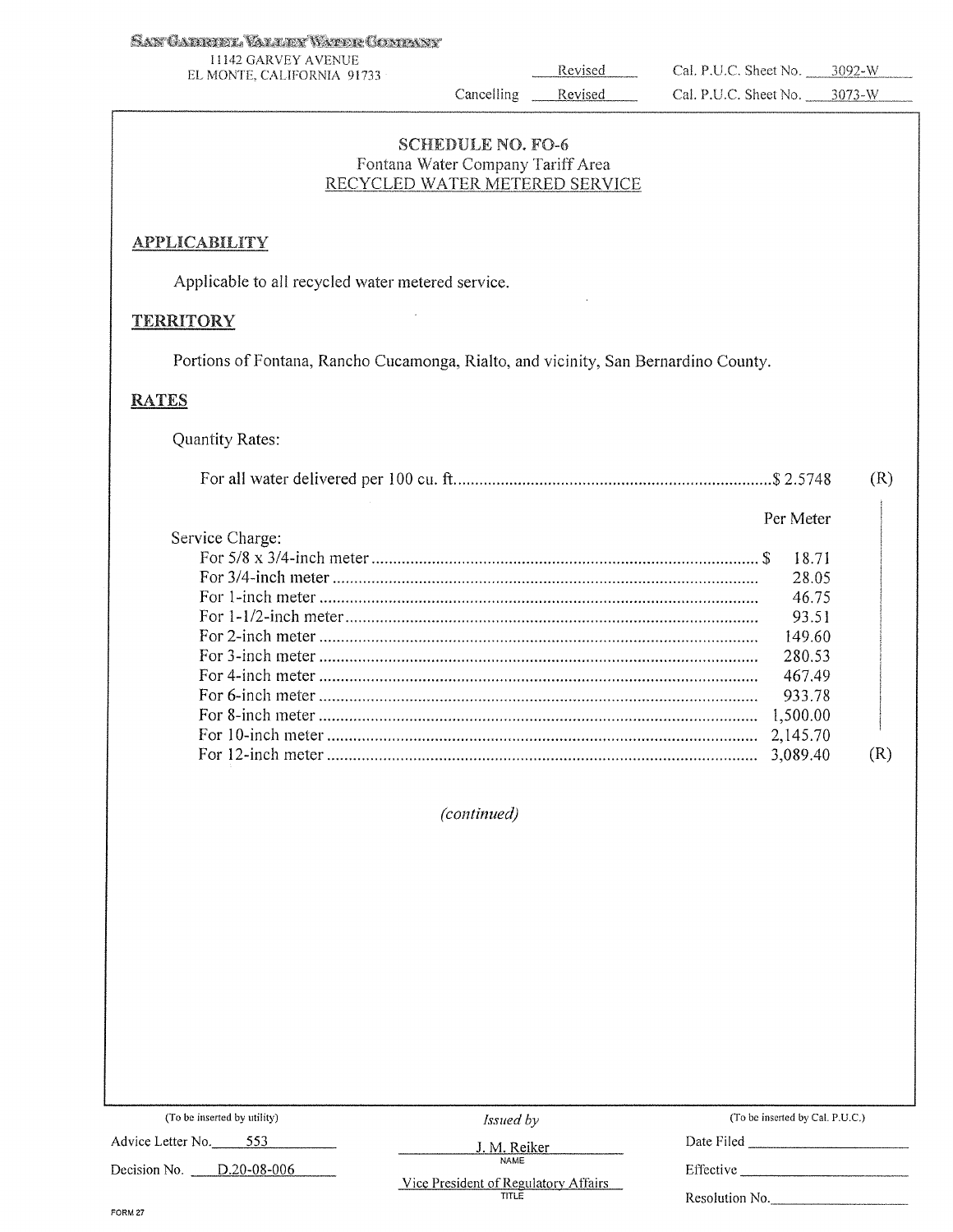### SAN GABRIEL VALLEY WATER GOMBANY

EL MONTE, CALIFORNIA 91733

Revised

Revised

Cal. P.U.C. Sheet No. \_\_\_\_\_\_ 3093-W Cal. P.U.C. Sheet No. 3074-W

# **SCHEDULE NO. FO-6**<br>Fontana Water Company Tariff Area RECYCLED WATER METERED SERVICE *(continued)*

Cancelling

| $RATES - (continued)$                                                                                                                                                                                                                                                                                                            | Per Battery |     |
|----------------------------------------------------------------------------------------------------------------------------------------------------------------------------------------------------------------------------------------------------------------------------------------------------------------------------------|-------------|-----|
|                                                                                                                                                                                                                                                                                                                                  | Per Month   |     |
|                                                                                                                                                                                                                                                                                                                                  | 299.00      | (R) |
| For three 2-inch meters $\ldots$ $\ldots$ $\ldots$ $\ldots$ $\ldots$ $\ldots$ $\ldots$ $\ldots$ $\ldots$ $\ldots$ $\ldots$ $\ldots$ $\ldots$ $\ldots$ $\ldots$ $\ldots$ $\ldots$ $\ldots$ $\ldots$ $\ldots$ $\ldots$ $\ldots$ $\ldots$ $\ldots$ $\ldots$ $\ldots$ $\ldots$ $\ldots$ $\ldots$ $\ldots$ $\ldots$ $\ldots$ $\ldots$ | 449.00      |     |
|                                                                                                                                                                                                                                                                                                                                  | 598.00      |     |
|                                                                                                                                                                                                                                                                                                                                  | 748.00      |     |
|                                                                                                                                                                                                                                                                                                                                  | 561.30      |     |
|                                                                                                                                                                                                                                                                                                                                  | 841.40      |     |
|                                                                                                                                                                                                                                                                                                                                  | 934.80      |     |
|                                                                                                                                                                                                                                                                                                                                  | 1,402.70    |     |
|                                                                                                                                                                                                                                                                                                                                  | 1,795.00    |     |
|                                                                                                                                                                                                                                                                                                                                  | 2.992.10    | (R) |

The Service Charge is a readiness-to-serve charge which is applicable to all metered service and to which is added the charge for reclaimed water used computed at the Quantity Rates.

### SPECIAL CONDITIONS

- I. The Quantity Rate is set at 75% of the Quantity Rate of Schedule No. F0-1.
- 2. The customer is responsible for compliance with all local, state, and federal rules and regulations that apply to the use of recycled water on the customer's premises.
- 3. The utility will supply only such recycled water at such pressure as may be available from time to time from the recycled water system. The customer shall indemnify the utility and save it harmless against any and all claims arising out of service under this schedule and shall further agree to make no claims against the utility for any loss or damage resulting from service under this schedule.
- 4. All bills are subject to the reimbursement fee set forth on Schedule No. AA-UF.
- 5. All bills are subject to the applicable surcharges and surcredits set forth on Schedule No. FO-AS.

| (To be inserted by utility) | <i>Issued by</i>                              | (To be inserted by Cal. P.U.C.) |
|-----------------------------|-----------------------------------------------|---------------------------------|
| Advice Letter No.<br>553    | J. M. Reiker                                  | Date Filed                      |
| D.20-08-006<br>Decision No. | NAME                                          | Effective                       |
|                             | Vice President of Regulatory Affairs<br>TITLE | Resolution No.                  |
| FORM 27                     |                                               |                                 |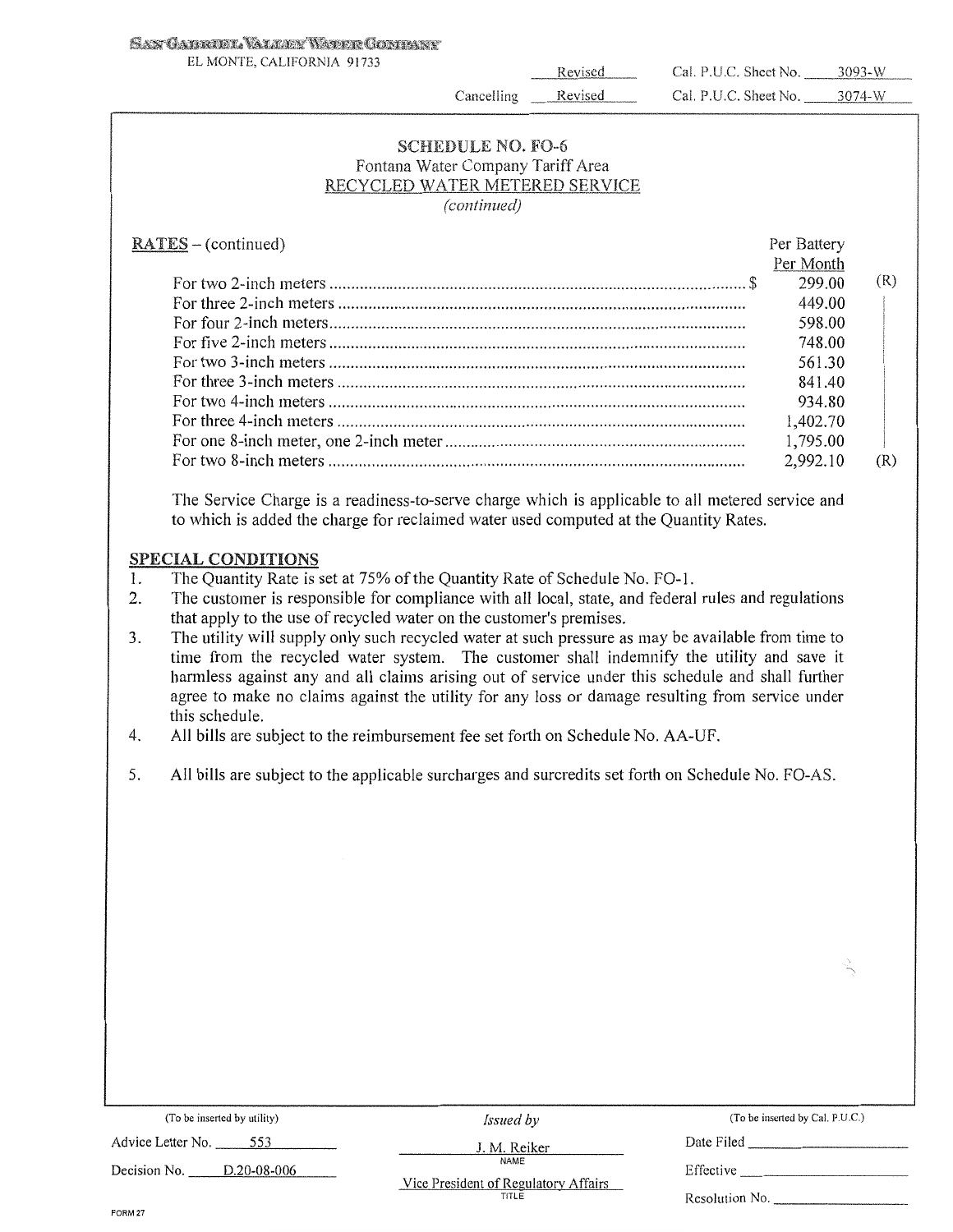#### SAN GABROOL VALLEY WARER CONDANY

11142 GARVEY AVENUE

Cancelling Revised

EL MONTE, CALIFORNIA 91733<br>
EL MONTE, CALIFORNIA 91733<br>
Cal. P.U.C. Sheet No. 3094-W Cal. P.U.C. Sheet No. 3080-W

### PRELIMINARY STATEMENT (Continued)

### H2. Water Revenue Adjustment Mechanism (WRAM) Memorandum Account for the Fontana Water

- I. Purpose: The purpose of this memorandum account is to track the Quantity Rate revenues collected under Schedule FO-1C tiered rates against the revenues that would have been collected under a single block Quantity Rate.
- 2. The following entries will be made monthly to the WRAM memorandum Account in the Fontana Water Company division:
	- a. The recorded revenues collected through the tiered Quantity Rate under Schedule No. FO-1C (debit).
	- b. The calculated revenues that would have been collected under a single block Quantity Rate for the same water usage as in 2a above (credit).
	- c. The CPUC-adopted Quantity Rates (\$/Ccf) to be used in calculating the revenues for 2a and 2b above are as follows:

| <b>Effective Date</b> | Single Block Rate | $0-16$ Ccf/mo.<br>Tier 1 Rate | Over 16 Ccf/mo.<br>Tier 2 Rate |     |
|-----------------------|-------------------|-------------------------------|--------------------------------|-----|
|                       |                   |                               |                                | (D) |
| July 1, 2018          | \$3.5157          | \$3.3491                      | \$3.8421                       |     |
| July 1, 2018          | \$3.4206          | \$3,2585                      | \$3.7381                       |     |
| January 1, 2019       | \$3.3839          | \$3.2235                      | \$3.6980                       |     |
| July 1, 2019          | \$3.3917          | \$3,2309                      | \$3.7065                       |     |
| July 1, 2020          | \$3.3917          | \$3.2309                      | \$3.7065                       |     |
|                       |                   | $0-14$ Ccf/mo.                | Over 14 Ccf/mo.                |     |
| July 1, 2020          | \$3.4560          | \$3.3100                      | \$3.8065                       |     |
| July 1, 2020          | \$3.4331          | \$3.2881                      | \$3.7813                       | (R) |
|                       |                   |                               |                                |     |

- d. Franchise fees and uncollectible account expense, based on the net of 2a and 2b above, and the CPUC-adopted rates for franchise fees and uncollectible expenses.
- e. Monthly interest calculated at 1/12 of the most recent month's interest rate on Commercial Paper (prime, 3-month), published in the Federal Reserve Statistical Release, H.15 (http://www/federalreserve.gov/releases/Hl 5/data/m/cp3m.txt), or its successor publication.
- 3. The balance in the memorandum account shall be amortized by a Tier 1 advice letter whenever the balance exceeds 2% of the authorized revenue requirement for the preceding calendar year. If the balance is below 2%, San Gabriel shall propose its amortization in a general rate case.
- 4. The memorandum account will terminate when so ordered in a CPUC general rate case decision, at which time any remaining debit (undercollection) or credit (overcollection) balance will be amortized through a rate surcharge or surcredit.

*Authorization: Established pursuant to D.10-04-031, Ordering Paragraph 4; and Advice Letter 385* 

| (To be inserted by utility) | <i>Issued</i> by                             | (To be inserted by Cal. P.U.C.) |
|-----------------------------|----------------------------------------------|---------------------------------|
| Advice Letter No.<br>553    | J. M. Reiker                                 | Date Filed                      |
| D.20-08-006<br>Decision No. | NAME<br>Vice President of Regulatory Affairs | Effective                       |
| FORM 27                     | TITLE                                        | Resolution No.                  |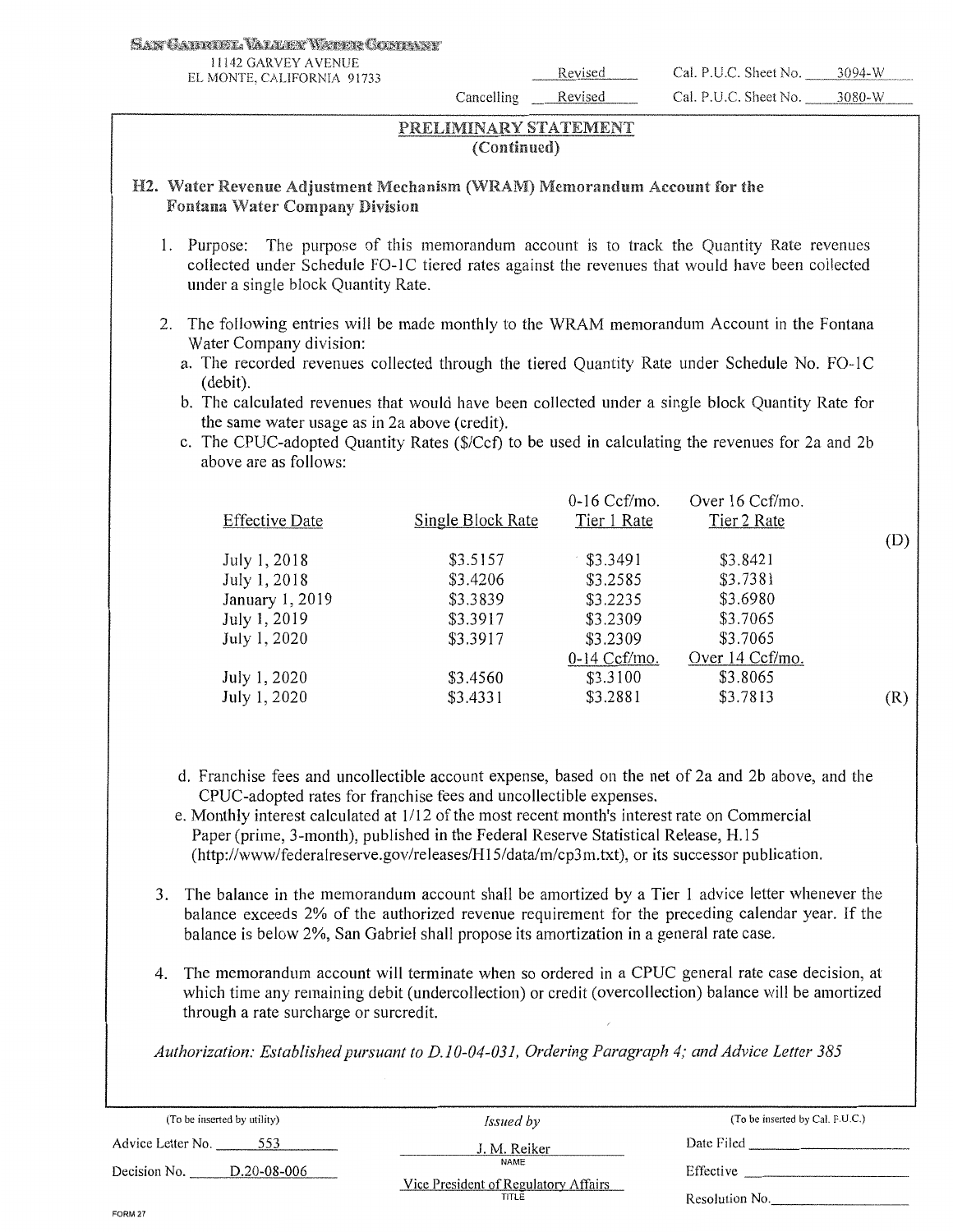### **SAN GABRIEL VALLEY WATER GOMPANY**

EL MONTE, CALIFORNIA 91733

Revised Cancelling \_ Revised

Cal. P.U.C. Sheet No. \_\_ 3095-W Cal. P.U.C. Sheet No. 3087-W

### TABLE OF CONTENTS

The following listed tariff sheets contain all effective rates and rules affecting the rates and services of the utility, together with information relating thereto:

| <b>Subject Matter of Sheet</b><br>Title Page<br>Table of Contents<br>Preliminary Statement                                                                                                                                                                                                                                                                                                                                                                                      |                                                                                                                    | C.P.U.C.<br>Sheet No.<br>1559-W<br>3095-W, 3086-W<br>3026-W, 2935-W,<br>2936-W, 2949-W<br>634-W, 390-W, 2878-W, 2879-W, 2392-W,<br>3079-W, 3094-W, 2782-W, 2783-W, 2395-W,<br>2880-W, 2744-W, 2749-W, 3081-W, 2401-W,<br>2715-W to 2718-W, 3082-W, 3083-W, 2986-W,<br>3084-W, 3085-W, 2984-W, 2887-W,<br>3055-W, 2412-W, 2668-W | (T)<br>(T)               |
|---------------------------------------------------------------------------------------------------------------------------------------------------------------------------------------------------------------------------------------------------------------------------------------------------------------------------------------------------------------------------------------------------------------------------------------------------------------------------------|--------------------------------------------------------------------------------------------------------------------|---------------------------------------------------------------------------------------------------------------------------------------------------------------------------------------------------------------------------------------------------------------------------------------------------------------------------------|--------------------------|
| Service Area Maps:<br>Fontana Water Company<br>Los Angeles County Division<br>Service Area - East Portion<br>- South Portion<br>- West Portion<br>Area Maps of Less Than 40 p.s.i.g.                                                                                                                                                                                                                                                                                            |                                                                                                                    | $1533-W$<br>$1183-W$<br>869-W<br>2690-W<br>$871 - W$<br>691-W to 697-W                                                                                                                                                                                                                                                          |                          |
| <b>Rate Schedules</b><br>All Tariff Areas<br>Surcharge to Fund Public Utilities<br>Commission Reimbursement Fee<br>Stages Water Shortage Surcharges and Penalties 14.1<br>Fontana Water Company<br>General Metered Service - General<br>General Metered Service - Conservation<br>Private Fire Service<br>Recycled Water Metered Service<br><b>Construction Service</b><br>California Alternative Rates For Water<br>Additional Surcharges/Surcredits<br><b>Facilities Fees</b> | Schedule<br>Number<br>AA-UF<br>$FO-1$<br>$FO-IC$<br>$FO-4$<br>$FO-6$<br>$FO-9$<br><b>FO-CARW</b><br>FO-AS<br>FO-FF | 3058-W<br>2580-W, 2482-W to 2484-W, 2581-W<br>3088-W, 3089-W<br>$3090-W$<br>3091-W, 1087-W, 1476-W<br>3092-W, 3093-W<br>2707-W, 2708-W<br>3075-W, 3076-W<br>3077-W<br>3078-W, 1876-W                                                                                                                                            | (T)<br>(T)<br>(T)<br>(T) |
|                                                                                                                                                                                                                                                                                                                                                                                                                                                                                 | (continued)                                                                                                        |                                                                                                                                                                                                                                                                                                                                 |                          |
| (To be inserted by utility)<br>Advice Letter No. 553<br>Decision No.                                                                                                                                                                                                                                                                                                                                                                                                            | Issued by<br>J. M. Reiker<br><b>NAME</b><br>Vice President of Regulatory Affairs                                   | (To be inserted by Cal, P.U.C.)<br>Date Filed<br>Resolution No. ________                                                                                                                                                                                                                                                        |                          |